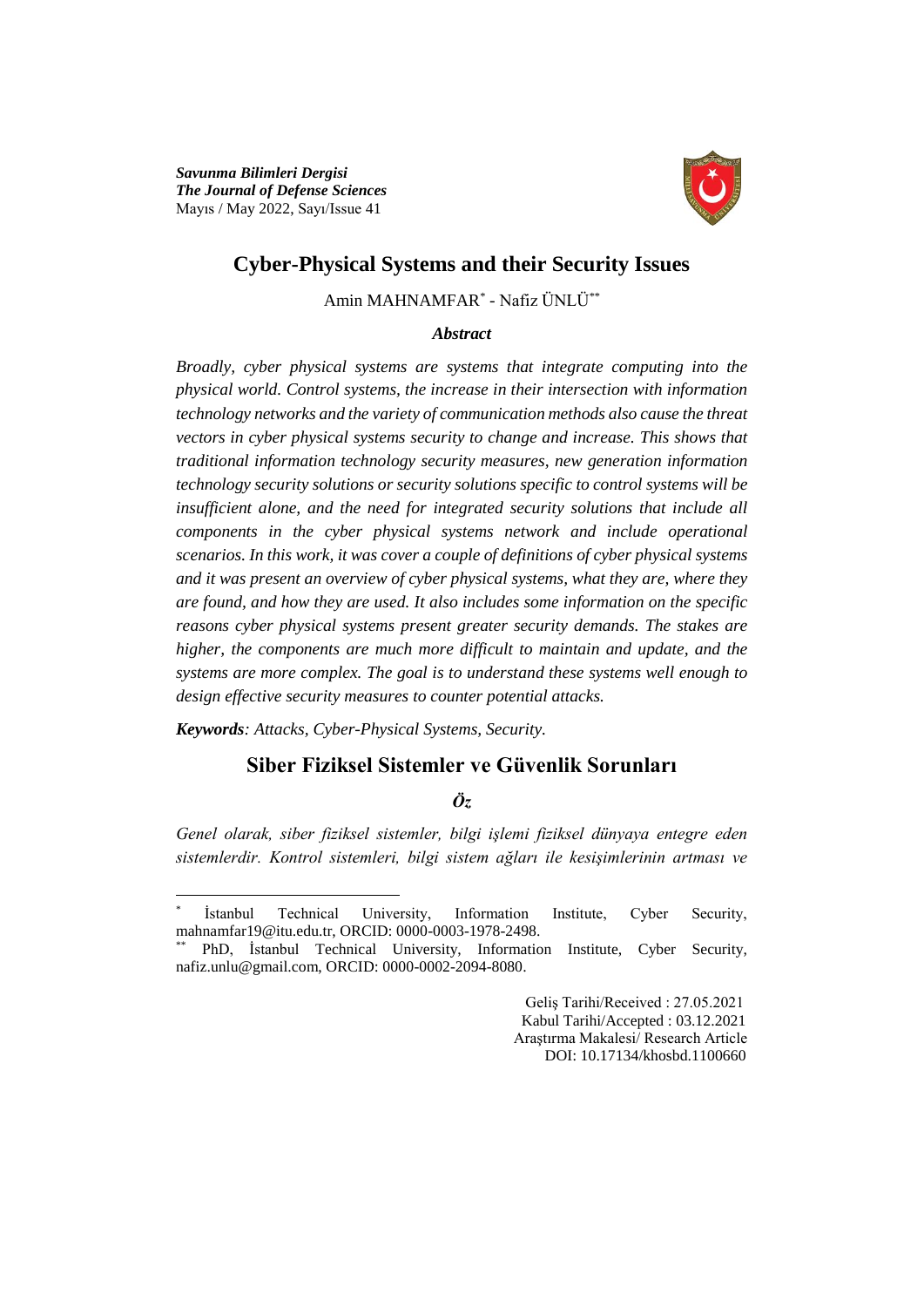*iletişim yöntemlerinin çeşitliliği siber fiziksel sistem güvenliğindeki tehdit vektörlerinin değişmesine ve artmasına neden olmaktadır. Bu, geleneksel bilgi sistem güvenlik önlemlerinin, yeni nesil bilgi sistem güvenlik çözümlerinin veya kontrol sistemlerine özgü güvenlik çözümlerinin tek başına yetersiz kalacağını ve siber fiziksel sistem ağındaki tüm bileşenleri içeren ve operasyonel senaryolar içeren entegre güvenlik çözümlerine duyulan ihtiyaç artmaktadır. Bu çalışmada, siber fiziksel sistemlerin birkaç tanımı ele alınmış ve siber fiziksel sistemlere ne olduklarına, nerede bulunduklarına ve nasıl kullanıldıklarına genel bir bakış ortaya konulmuştur. Ayrıca, siber fiziksel sistemlerin daha fazla güvenlik talepleri sunduğunun belirli nedenleriyle ilgili bilgiler sunulmuştur. Risklerin daha yüksek, bileşenlerin bakımı ve güncellenmesi çok daha zor ve sistemlerin daha karmaşık olduğu ortadadır. Amaç, potansiyel saldırılara karşı koymak için etkili güvenlik önlemleri tasarlanması adına bu sistemleri yeterince iyi anlamaktır.*

*Anahtar Kelimeler: Saldırılar, Siber-Fiziksel Sistemler, Güvenlik.*

#### **Introduction**

Advances in digital electronics and the desire for more information and control of physical systems has caused a noteworthy increase in the number of systems that extend across both the cyber field and the physical world. These systems are known as Cyber-Physical Systems, or CPS's. Designing these systems with a relation to unique challenges and compound functionality, reliability, performance, and security requirements, needs a significant amount of reasoning (Humayed et al., 2017).

# **1. Cyber-Physical Systems**

If we consider a few examples of traditionally cyber and traditionally physical devices. In the cyber category we have personal computers, mobile phones, and other embedded devices. In the physical category we have motors, pumps, generators, valves, and so on. So CPSs sit at the intersection of these two categories. There are many different definitions for CPS. For example, Lee, in an earlier research paper defines CPSs as the integration of computing and physical processes (Lee, 2008). Another definition by Rajkumar, describes CPSs as, physical and engineer systems which their operations are checked, controlled, and integrated by computing and communicating core (Rajkumar et al., 2010).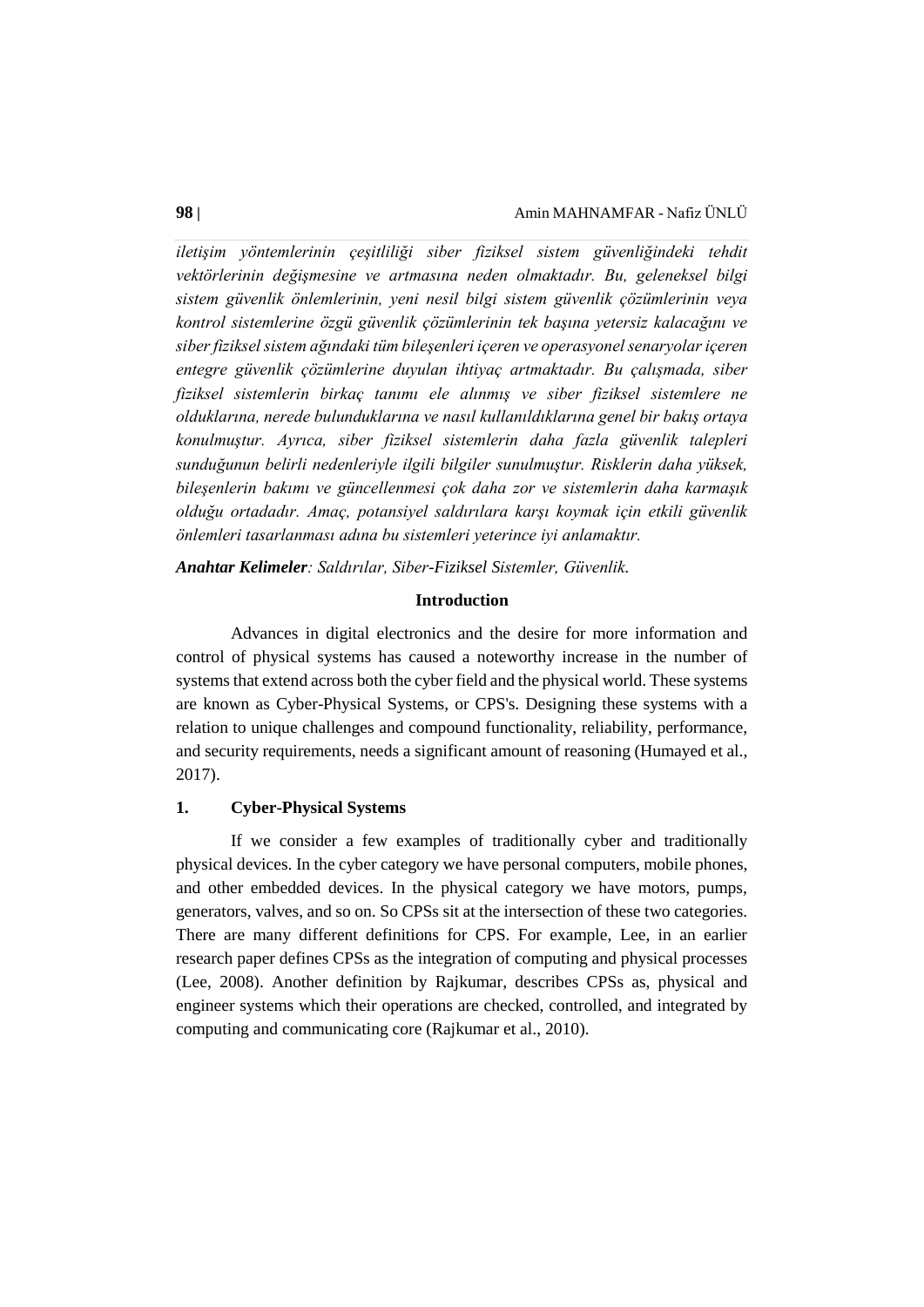Of course, this area has gathered a significant amount of attention from various government and organizations. For example, an organization with special interest has been established in the US which is called the CPS Virtual Organization (CPSVO), in order to encourage collaboration among CPS experts in academic world, industry and government.

There are various definitions of CPSs but most will agree that CPSs are physically aware, multidisciplinary, complicated, next generation engineered systems. These systems mainly contain observations, communication, and control aspects of a physical system.

CPS is a comparatively new concept. However, the system components are already known. As illustrated in the Figure 1, CPS is made of elements from the physical world, networks, sensors, actuators, and a cyber system (Yao et al., 2019). The physical world refers to the physical event that will be checked or controlled. The cyber systems refer to embedded and standard computing devices which process information and connect with their distributed environment (Cárdenas et al., 2011).

It's critical to appreciate that a significant variance of CPSs compared to most cyber systems is the non-reversibility or actuator operations' preemption. While in most cyber systems, rollback operations and preemption are possible, but physical operations that the actuators execute typically cannot be reversed. If actuation happens based upon inaccurate or false data, most of the time it is really hard to roll back that activity (Jones et al., 2015; Nunes et al., 2015)

CPSs normally must operate in real time, and the physical systems are often modeled mathematically to ensure that the components of the CPS can be designed properly (Gunes et al., 2014).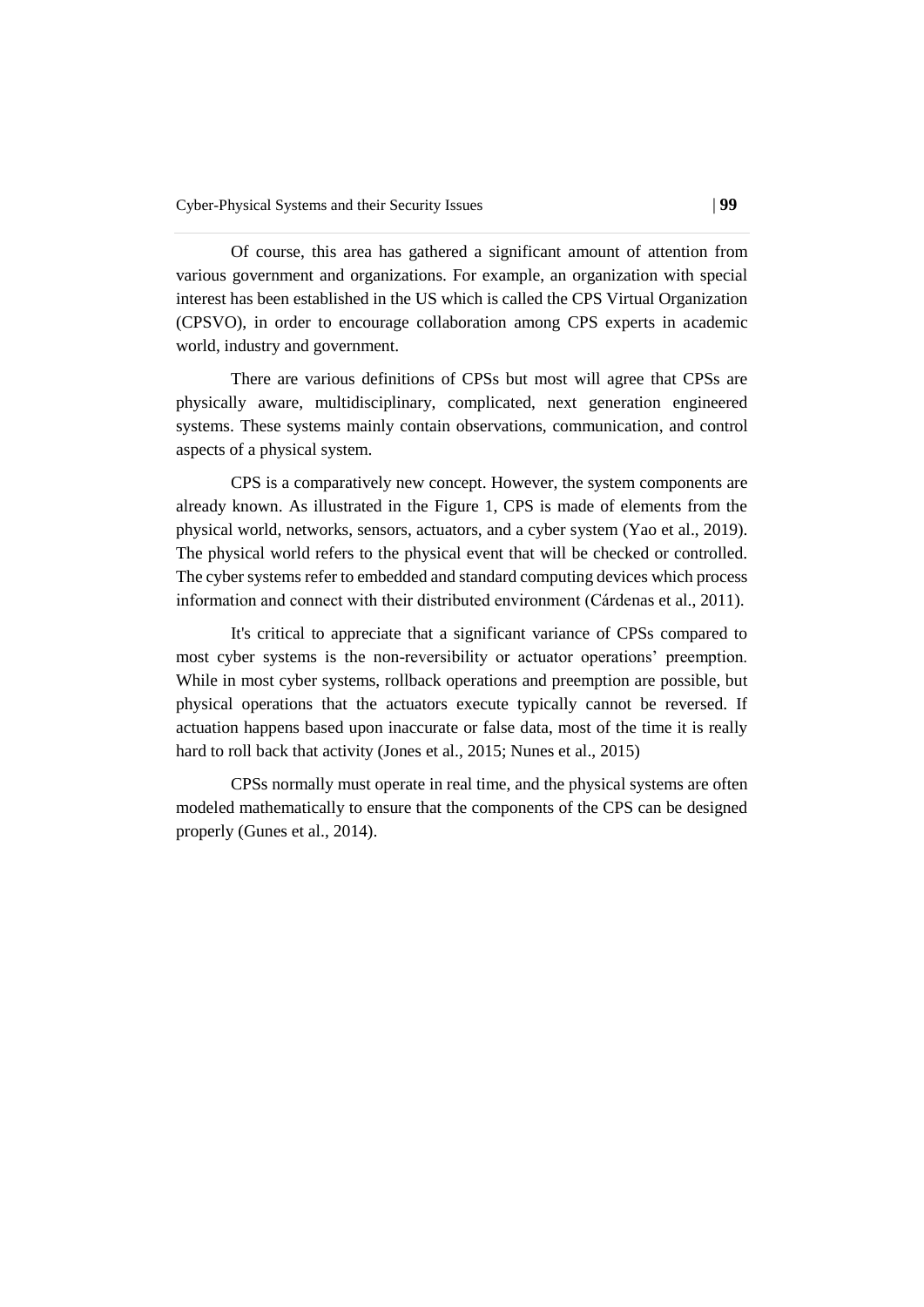

Figure 1. CPS Holistic View (Yao et al., 2019).

There are numerous study areas and expressions that are fairly similar to or are closely aligned with CPSs. For example, wireless sensor networks maybe used as a sensory channel for cyber physical systems. Depending on the cyber physical system, it may likely generate an enormous amount of data. This large amount of data can be processed in the cloud and used to generate various analytics. There's a significant amount of overlap between the Internet of Things, IoT, and CPSs. Many IoT systems are simply CPSs such as an intelligent thermostat and HVAC system. Also, it should be appreciated that many CPSs will generate a large amount of machine-to-machine communication. We can see the list of similar concepts in Figure 2 (Wan et al., 2013; Gunes et al., 2014).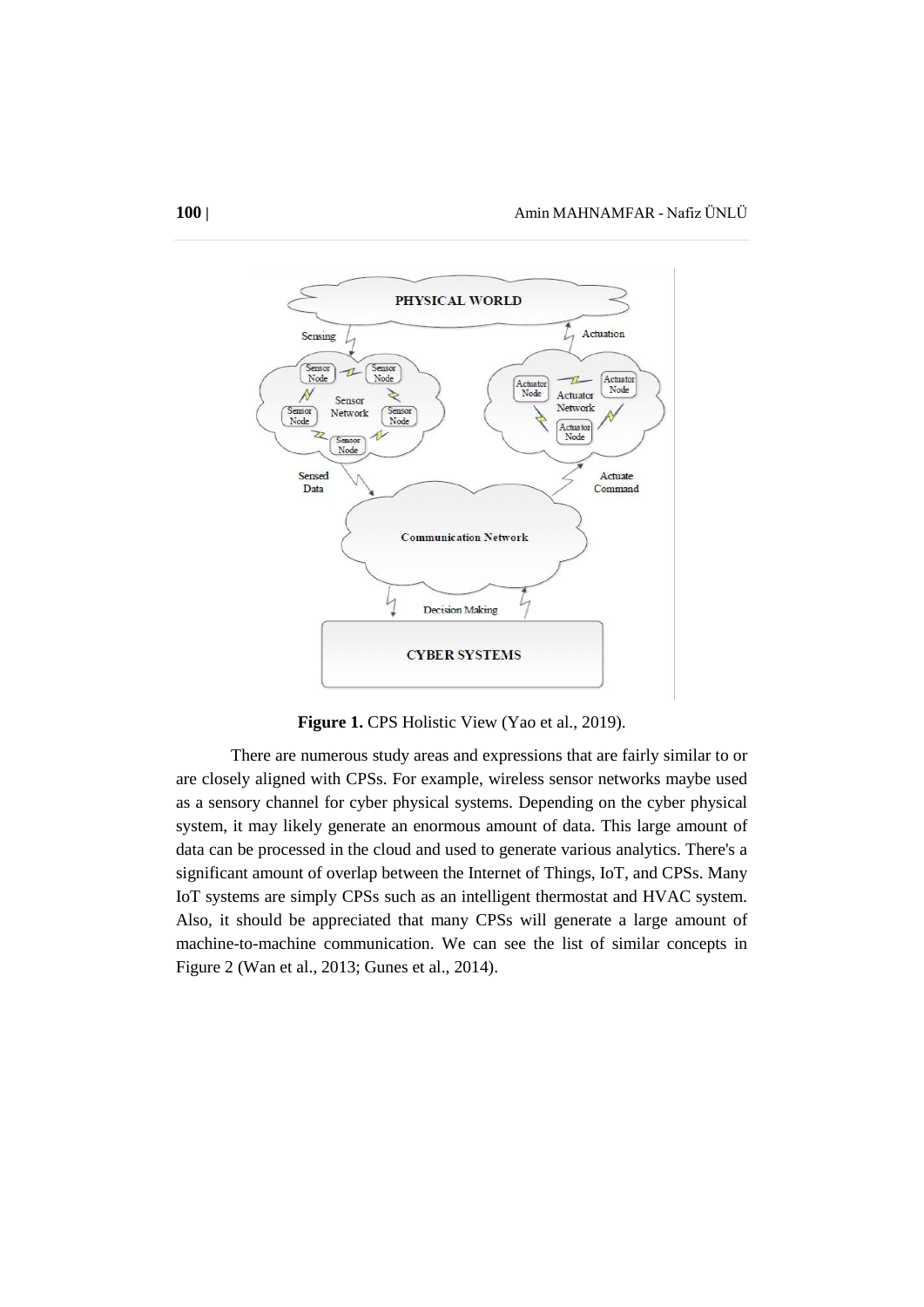

**Figure 2.** Similar Concepts (Wan et al., 2013; Gunes et al., 2014).

# **2. Domain and Application**

Cyber-physical systems extend across many domains such as smart manufacturing. One definition of smart manufacturing, or the smart factory, is utilizing embedded hardware and software technologies to enhance efficiency in the manufacture of products or service delivery. The advantages comprise productivity, improved safety, more flexible workflow, efficiency, and new forms of partnership (Thoben et al., 2017).

One can think of emergency response as handling threats against public health, safety, and welfare and protecting the goods, nature, and valued infrastructures. So, CPS can deliver quick emergency response with big amount of sensor nodes in the areas in case of some sort of natural or manmade disasters. one can imagine unmanned aerial or ground vehicles deployed to enhance or independently conduct search and rescue efforts.

Air transportation is also another domain. Air transportation refers to military or simple aviation systems and the management of traffic. It is anticipated that smart vehicles, such as drones and unmanned aerial vehicles (UAV), in the close future will be widely available. Particularly for the delivery of consumer goods and military service. CPS are anticipated to make a deep impact on the future air traffic and aviation management through the use of distributed controls throughout the air space (Humayed et al., 2017).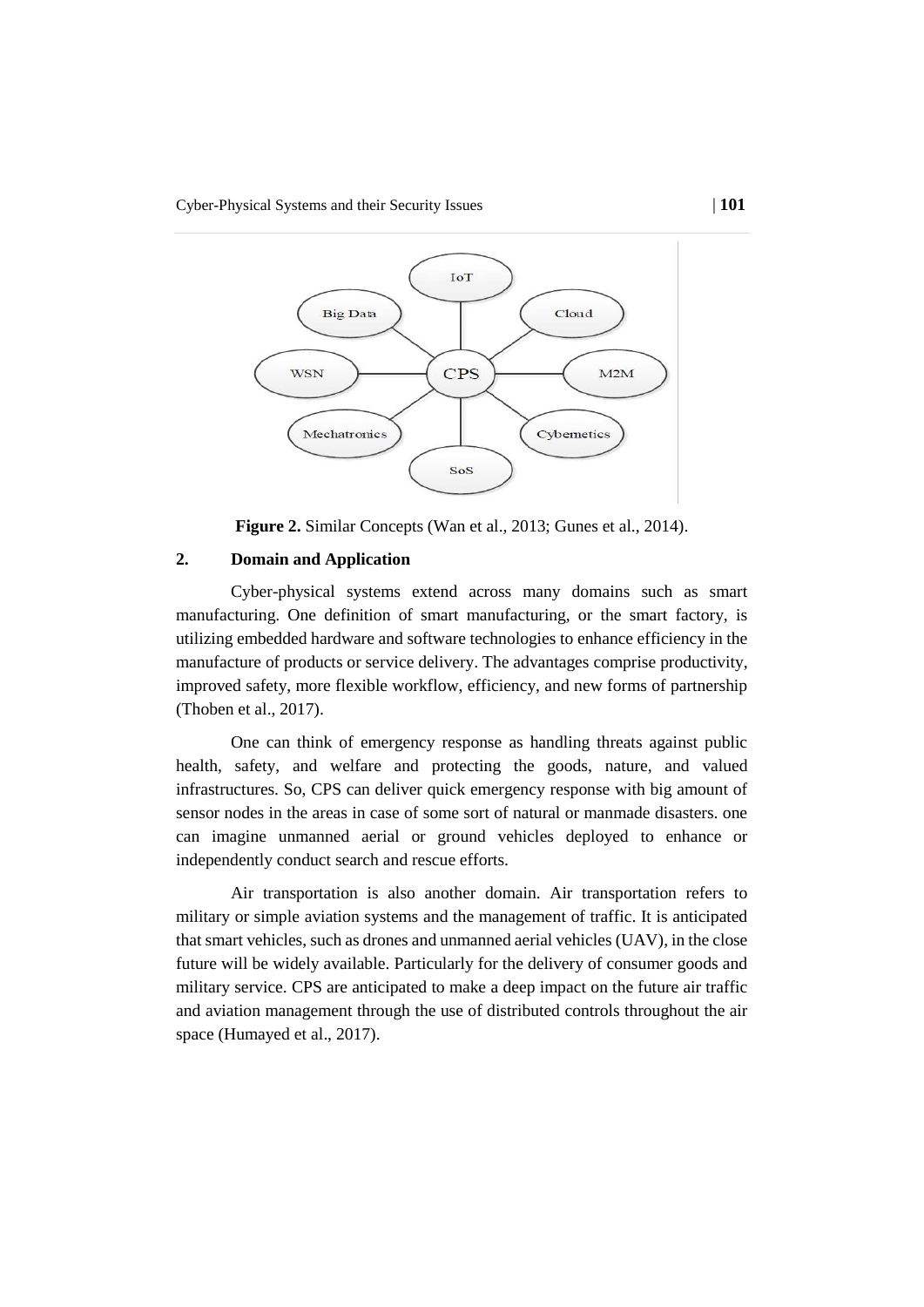Medicine and health care go back to the issues regarding several sides of patient care. This includes technologies associated with assisted living, smart operating room, home care, smart medical tools like pacemakers and medical ventilators, and smart prescriptions. Further, the expectation is that there will be reliable software to provide new functionalities. Also, the connectivity of medical devices which are equipped with network interfaces, and request for constant patient monitoring will increase. For example, support from in home care and assistant living (Latimer, 2020).

Let's consider transportation. Intelligent transportation refers to leveraging communication, sensing, computation, and control mechanisms in transportation system to ameliorate safety. Services and coordination and traffic management with real-time data share. This next generation transportation system will support both sea and ground conveyance through data sharing over multiple networks including satellite networks. Further, this new system will support communication between vehicles, the infrastructure, and passengers' portable devices. Then, involved it transportation system will also integrate vehicles, pedestrians, roadside infrastructures, sensors, satellites, traffic management centers, and other transportation systems by using variations or even new types of technologies. By integrating the aforementioned data sources with traffic management centers. The intelligence transportation system will be able to provide benefits such as growth of transportation safety and comfort over data exchange. Optimal management of traffic, and of course avoiding collision.

Another example of CPS is a robot, which can be used for various services. Service robots are used to do services for the humans' welfare. They can be operated in an entirely autonomous, semi-autonomous, or remote-controlled manor. The service could be anything from assisting humans with household chores to performing fully autonomous search and rescue missions.

Automation of buildings includes the placement of several actuators, sensors, and distributive control systems. The goal is to deliver optimal automation and control of heating, ventilation, air conditioning (HVAC), fire prevention, lighting, and security systems in buildings. Intelligent or smart buildings are required to achieve the vision of the smart city and smart grid concepts. This is a perfect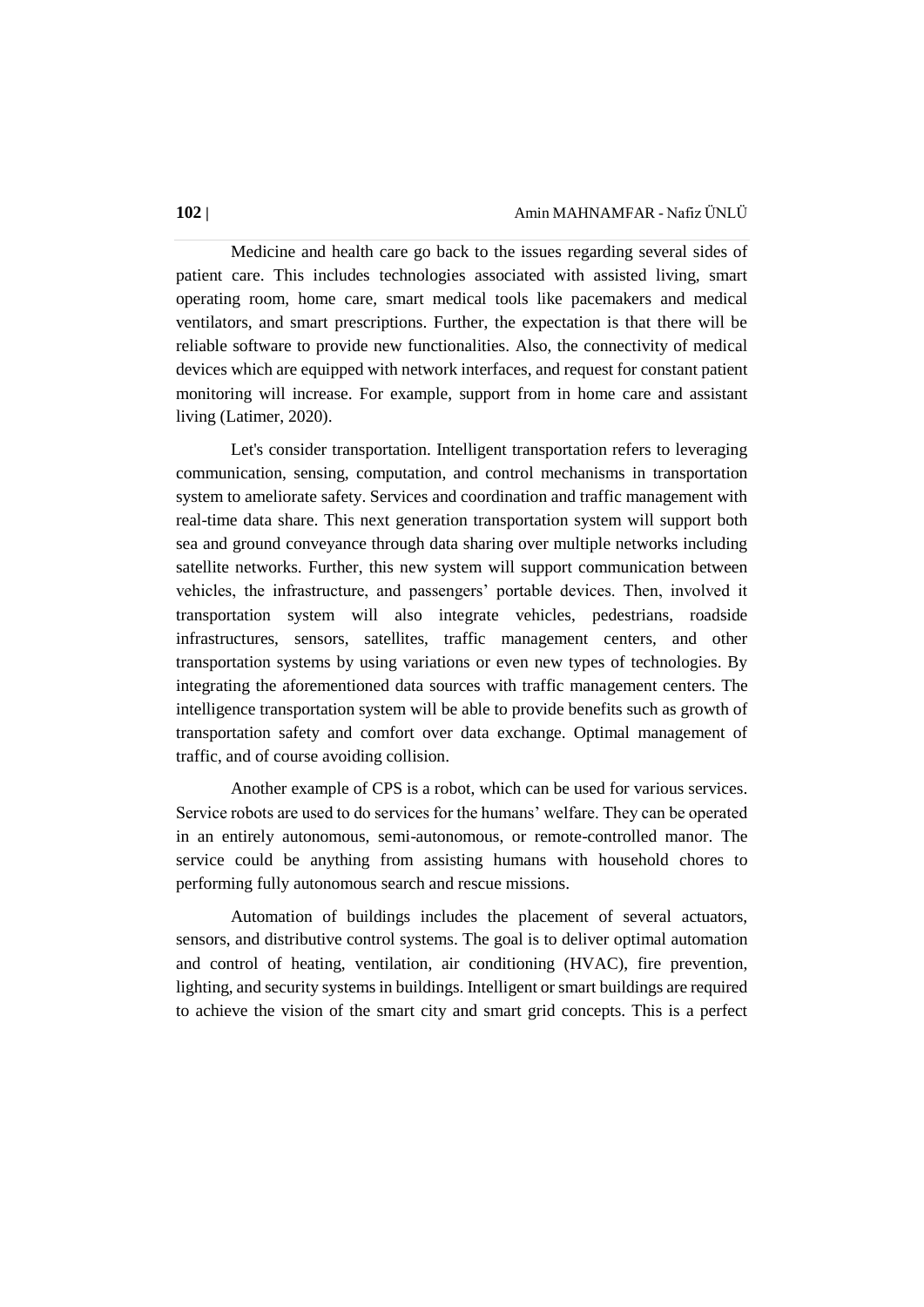example to illustrate the overlap and interconnectedness of IoT and CPS (Lawrence and Jokonya, 2020).

The last application and probably the most important one is on is critical infrastructure. Critical infrastructure refers to infrastructure which are essential for the welfare or survival of the country. The power grid is an example of a critical infrastructure that's partly controlled manually and also partly automated using various industrial control systems. The power grid is becoming a smart grid to realize necessary efficiencies and to incorporate renewables and other micro grid technologies.

### **3. Cyber-Physical Systems' Challenges**

When designing and deploying CPSs, several challenges must be addressed, each of which ultimately relate to the security and safety of the system and the public.

As we can see in Figure 3, One challenge is interoperability, which is referring to the systems' ability and the components working together in order to exchange data and to utilize this data to deliver definite services. The absence of standards and interoperability usually decreases effectiveness of a system or ultimately causes a system failure (Lee, 2008).

Another challenge is a need for predictability. Predictability is the anticipation degree of a system state behavior functionality, either quantitatively or qualitatively. A very predictive system should promise the particular result of a system's actions or functionality to a great degree, every time which it is operating while fulfilling all system requirements.

Another challenge is reliability, which basically is the correctness' degree which a system delivers performing its function. And, of course, sustainability, which refers to capability of enduring without any compromise of requirements to the system while replacing the systems resources and effectively using them. A highly maintainable system should be enduring, it should heal itself, and actually dynamic, and able to evolve under various circumstances.

Another challenge is dependability, which is simply the quality of a system to do essential functionalities during its process, without noteworthy degradation in its outcome and performance. reflects A degree of trust put into the entire system is reflected by dependability. So, let's set aside the potential for intrusions. A highly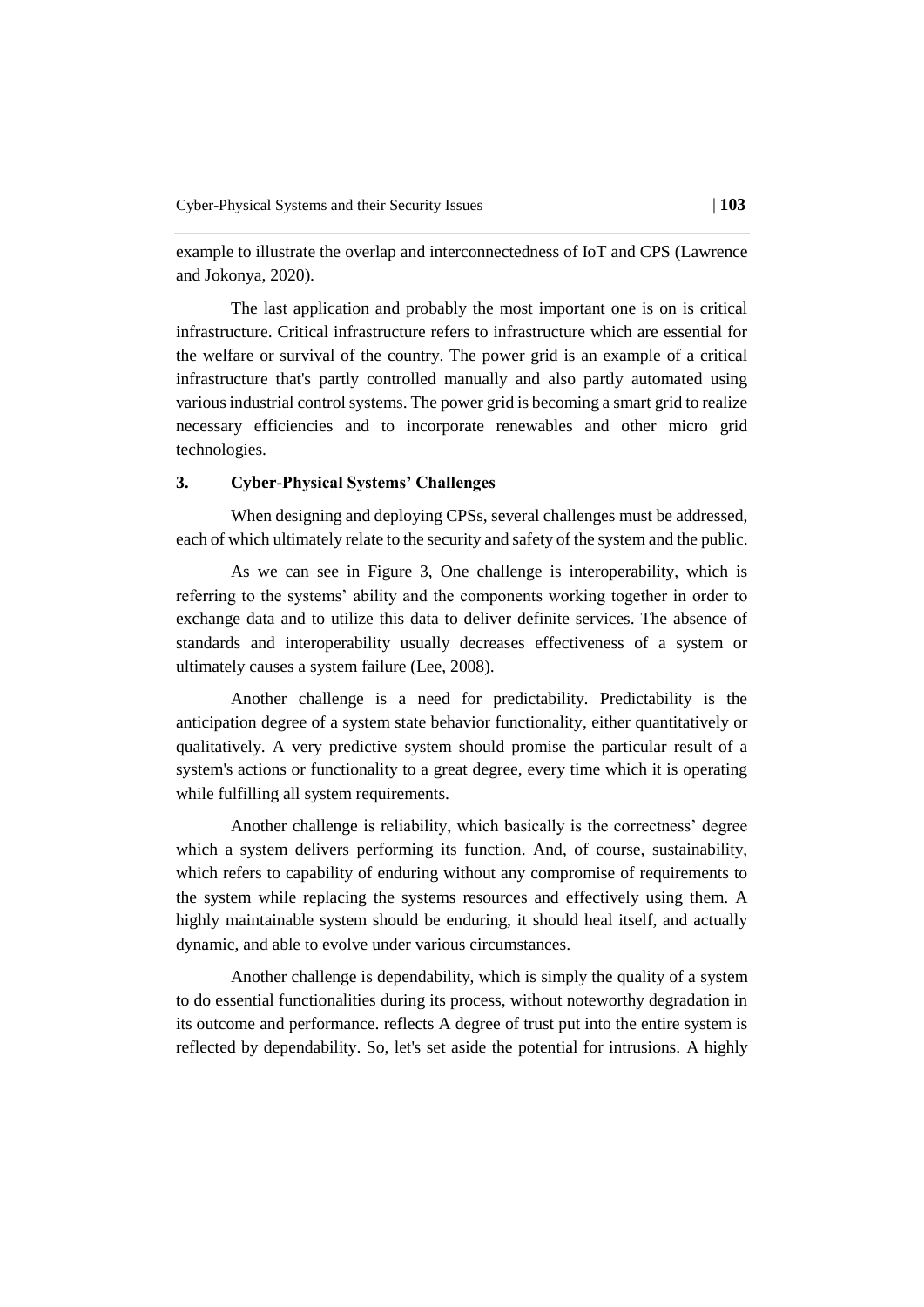dependable system should provide the services which are requested as stated and not fail performing this operation.

And finally, the most critical challenge for CPSs is providing security. Security has several different attributes, including integrity and confidentiality. I will try to focus on some of the security challenges and discuss about these attributes.



**Figure 3.** CPS Challenges (Lee, 2008).

### **4. CPS Security Challenges**

As I declared earlier we will take a close look in specific challenges related to securing CPSs.

Many CPSs are getting more vulnerable to computer threats for numerous different reasons. Accordingly, we need to develop strong adversary models. And we must also understand the differences in securing CPS systems versus traditional IT systems. A regular study of the security of any system needs the explanation of the expected threats to face. And creating an adversary model is a way of understanding the extent of the problem and assessment of the risk.

Let's consider some adversary models at a high-level. Who would want to attack a CPS, especially ones that control critical infrastructure and what are the capabilities? The first suspects that come to mind probably are cybercriminals. They compromise computers wherever they exist, even in control systems.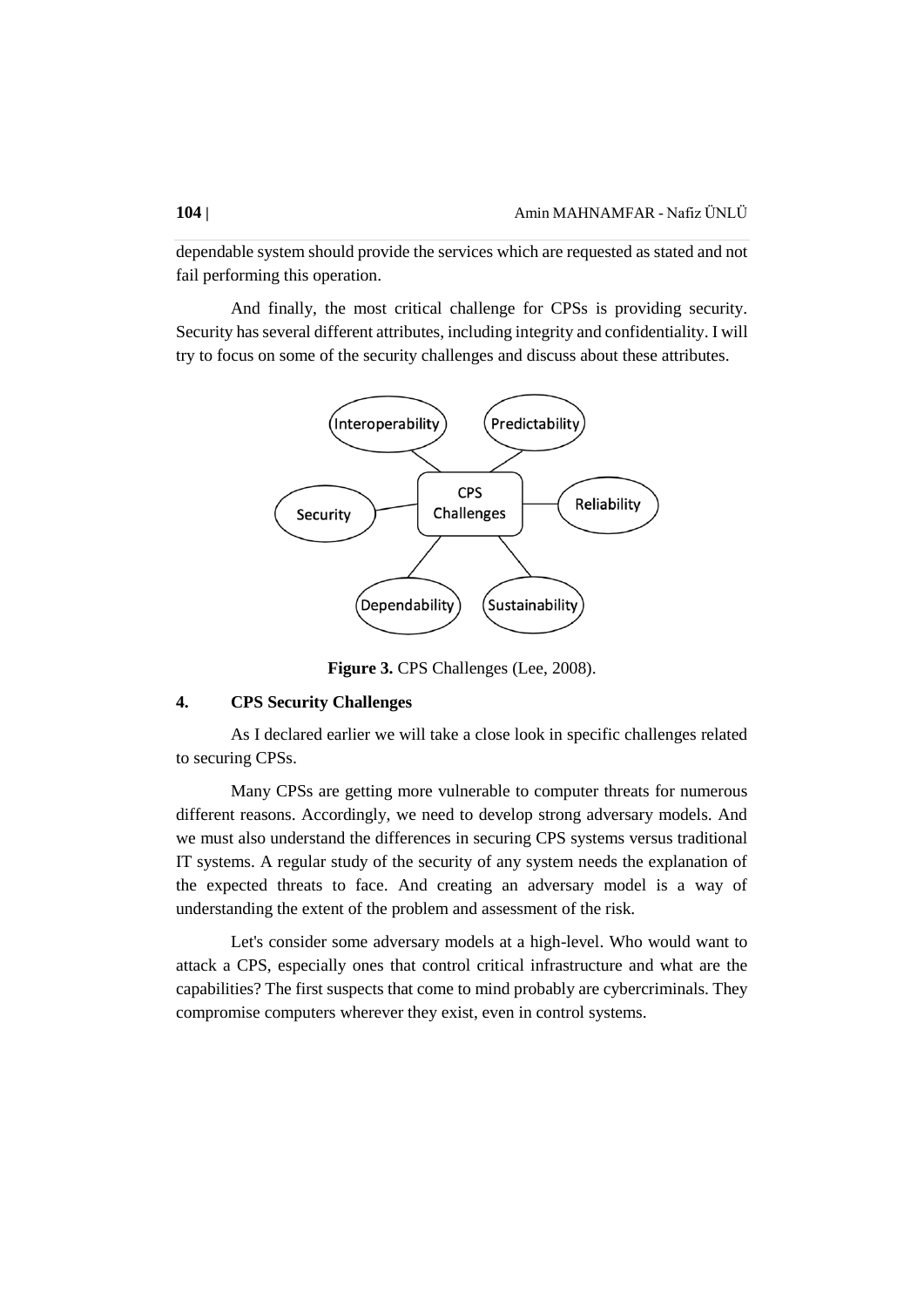These kinds of attacks may not be targeted. For example, they don't have to have the intention of damaging a control system, but negative effects can be caused by them and of course, displeased employees that currently are the main source of targeted computer attacks against controlled systems.

Then you have various groups like terrorists, activists, hacktivists, or organized criminal groups. While there's no concrete public information so far about activists or terrorists targeting control systems with computer attacks, there's some signs of criminal groups involvement's possibility.

Lastly nation states, which could absolutely be a threat to the control systems. There was rumored to be the case with Stuxnet and the recent attack on the Ukraine power grid.

The main point here is that different groups had different motivations and different capabilities, thus resulting in different adversary models. This must be taken in consideration to precisely understand one's security posture (Cardenas et al., 2009).

# **5. IT Security and CPS Security Differences**

Priorities and characteristics between corporate IT security and CPS security are different. I will give a brief comparison between them. Control systems are required to make independent decisions in real-time. So, availability is much more important in CPS networks than confidentiality, whereas confidentiality would be a primary goal in IT networks (Haque et al., 2014).

In IT security, attacks are instant and more frequent. Many predefined attacks are detected and blocked beforehand. Attacks on CPS networks, on the other hand, can be more specific and their effects can be destructive and irreversible, as in the case of Stuxnet.

The network topology from any CPS networks, especially industrial control networks, is usually static. For example, servers change rarely and user population is rather static, where IT networks are often dynamic (DHCP). We can conclude that implementing intrusion detection systems might be easier than traditional corporates.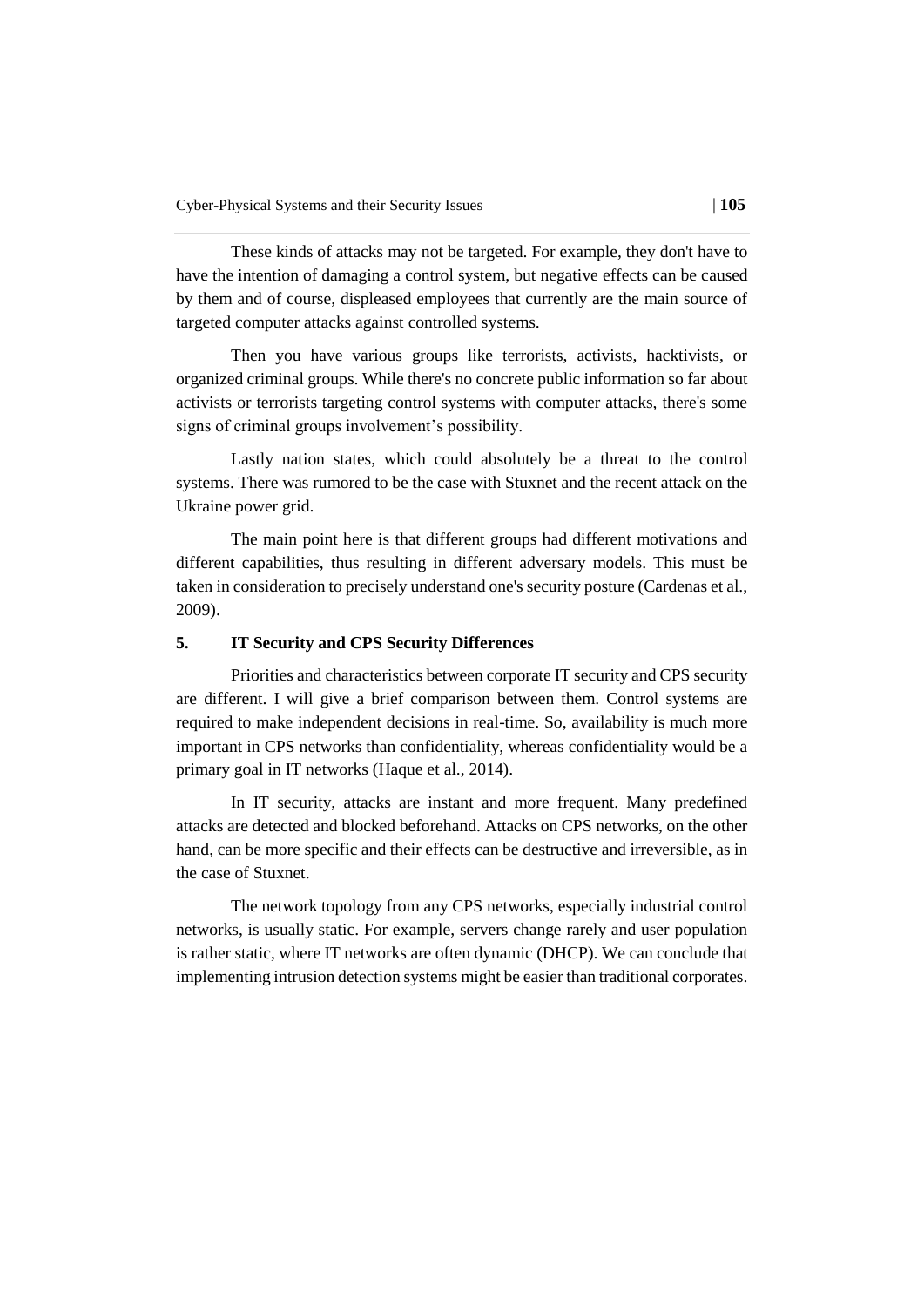Unfortunately, in CPS networks, patches and updates are administered a lot less frequently then done in IT networks. This is due to damage it can cause if CPS networks are down.

Worse, outdated CPS components can also underpin attacks that cause irreversible damage.

As I mentioned availability of control system is very important and also it can be difficult to arrange a specific time for these upgrades.

#### **6. Maintaining Control Of CPS**

Our goal is to maintain control of cyber-physical systems. Ideally, we can deter or prevent attacks. The next level of defense is deploying countermeasures and also detection and recovery techniques. Finally, we hope that the system is designed such that it is resilient in the face of such an attack.

Understanding the attacker's intentions will help us better comprehend the potential consequences of an attack. With this information we can develop various techniques to limit the attacker's capabilities during an attack. By understanding how the physical processes and physical components must act based upon sensor measurements and our control command. It is possible for us to find out if an attacker is tampering with control or sensor data. This idea allows us to design novel attackdetection algorithms. Another approach is designing new attack-resilient architectures and algorithms. For example, if we can detect that an attack is on the way, we might be able to modify the meaning of the control commands in the system to improve the system's resiliency. This is a form of moving target defense (Olowononi et al., 2014).

#### **a. Prevention**

There are currently less efforts in order to follow best practices preventing the compromise of control systems. Programs are currently being developed in several areas such as oil and gas, chemical, and water for securing their infrastructure. Regulation is one approach. Another is the use and enforcement of standards. For example, the North American Electric Reliability Corporation, NERC, has cyber security standards for the power grid. NERC is an authority which can enforce compliance of these standards. A guide to industrial control system security has been also published by the National Institute of Standards and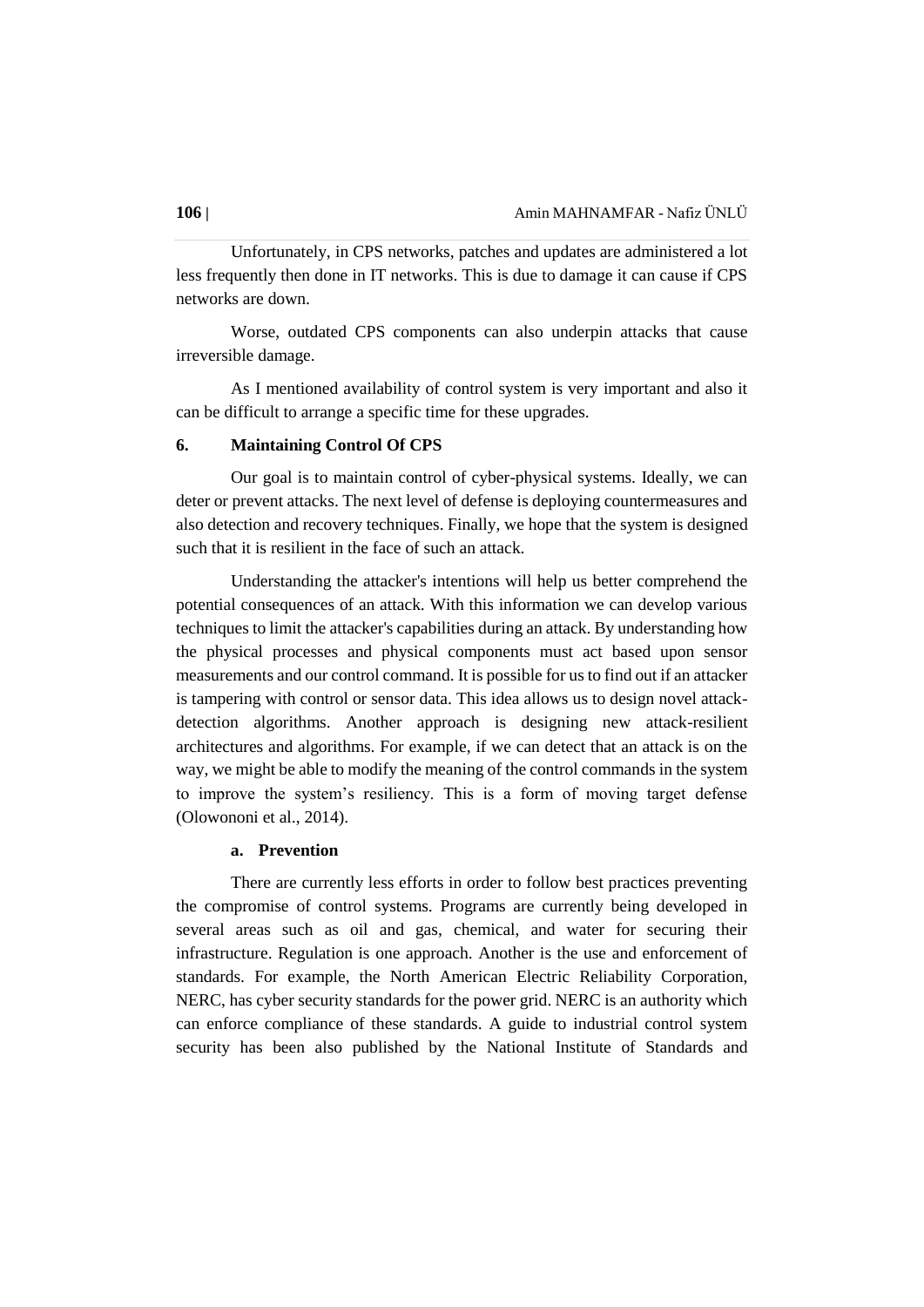Technology (NIST). These recommendations might not be enforceable, but they can provide direction for analyzing most utility companies' security for best practices (Humayed et al., 2017).

# **b. Detection and Recovery**

Security engineering has realized the detection and response's importance to attacks as we can never eliminate successful attacks. Control systems can deliver a model change for intrusion detection while old-style intrusion detection systems look at network or computer system traces. Specifically, we might be able to detect attacks that are undetectable from the IT half by monitoring the physical system for anomalies. Providing sufficient information consciousness to operators of control systems is another key part for detecting attacks. Operators might need training in order to detect probable attacks and to have a correctly defined procedure or standard on how to respond and get over these attacks. As attacks become more prevalent, the need for automatic recovery will also increase. Since the CPS issues algorithms which are real-time decision-making and autonomous for controlling the physical world, attacks might introduce new challenges for the analysis and design of systems which are secure. Accordingly, we can leverage notions from control theories like fault detection and isolation, or reconfiguration. These can be utilized in order to design algorithms having autonomous and real time detection and response for applications which safety is critical and require real-time responses (Humayed et al., 2017).

### **c. Resilience**

There exist several security design rules for designing control systems which are capable of surviving attacks. Redundancy is a method for prevention of failure in a single point. Also, separation of privilege can be used to limit the level of privileges that an entity which is corrupted can possess. Analytical and physical redundancy and security principals must be merged to reschedule or adapt its operation during attack. For instance, under false data injection attack on multiple sensors, the system must be able to function using open loop control with adequate time amount. Ultimately, what we'll have to do is design end security at the time these different systems and components of the systems are developed (Humayed et al., 2017).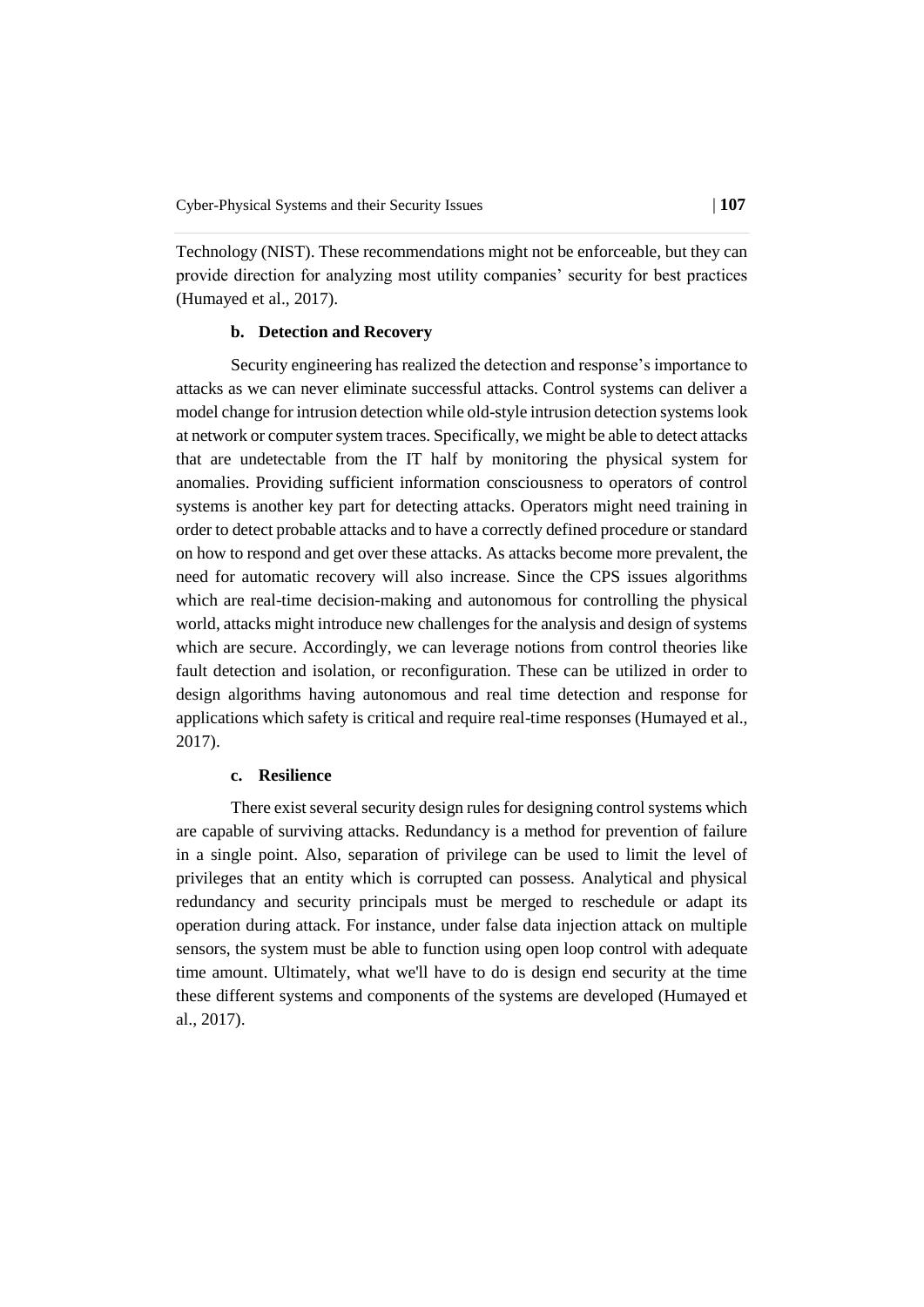The physical durability of control systems is no longer the olny requirement for the durability of CPS networks. The longer CPS System can operate without deteriorating, the higher its durability. Therefore, CPS security consideringe how destructive attacks on CPS systems can be, tightening and precautions in security become important. In addition, it is necessary to determine the control flow scenarios in the System and monitör the traffic by the systems that detect out-of-scenario events that may ocur in them.

#### **d. Deterrence**

It usually relies on successful legislation, law enforcement, and of course, international cooperation for pursuing committed crimes which are outside of the borders of a country (Humayed et al., 2017).

# **7. Common Methods of Attack**

There are common attack methods that can be used for industrial control systems (ICS). Some examples are man-in- the-middle attacks, Denial-of-Service or DoS attacks and also replay attacks. In some instances, the available information could be utilized as investigation for additional capabilities of a cyber-attack. The main cause for this contains factors such as really small authentication of device-todevice, insecure communications protocols and also embedded devices' good communication stacks. Standard tools could be utilized to deliver target systems' remote access in case of penetration of an industrial network and malware deposition anywhere in the network. At this point the attacker essential owns the ICS device.

Let's consider a man-in-the-middle attack where the attacker seeks to observe and tamper with communication between the two PLC's. If encryption and authentication are not provided in the connection, which is the case for many industrial protocols, it is really straight forward. As an IT networks, a man-in-themiddle attack can also occur if authentication or encryption are used. The attacker simply has to compromise the key exchange process. This of course assumes that there are no safeguards in place to prevent this. Another common attack is a denialof-service attack. A DoS attack, again is an attack on availability. It is a really comprehensive attacks' category and can comprise everything from communications loss via the device to crashing and/or constraining specific type of services inside the device such the I/O processing, the storage or the continual processing of logic.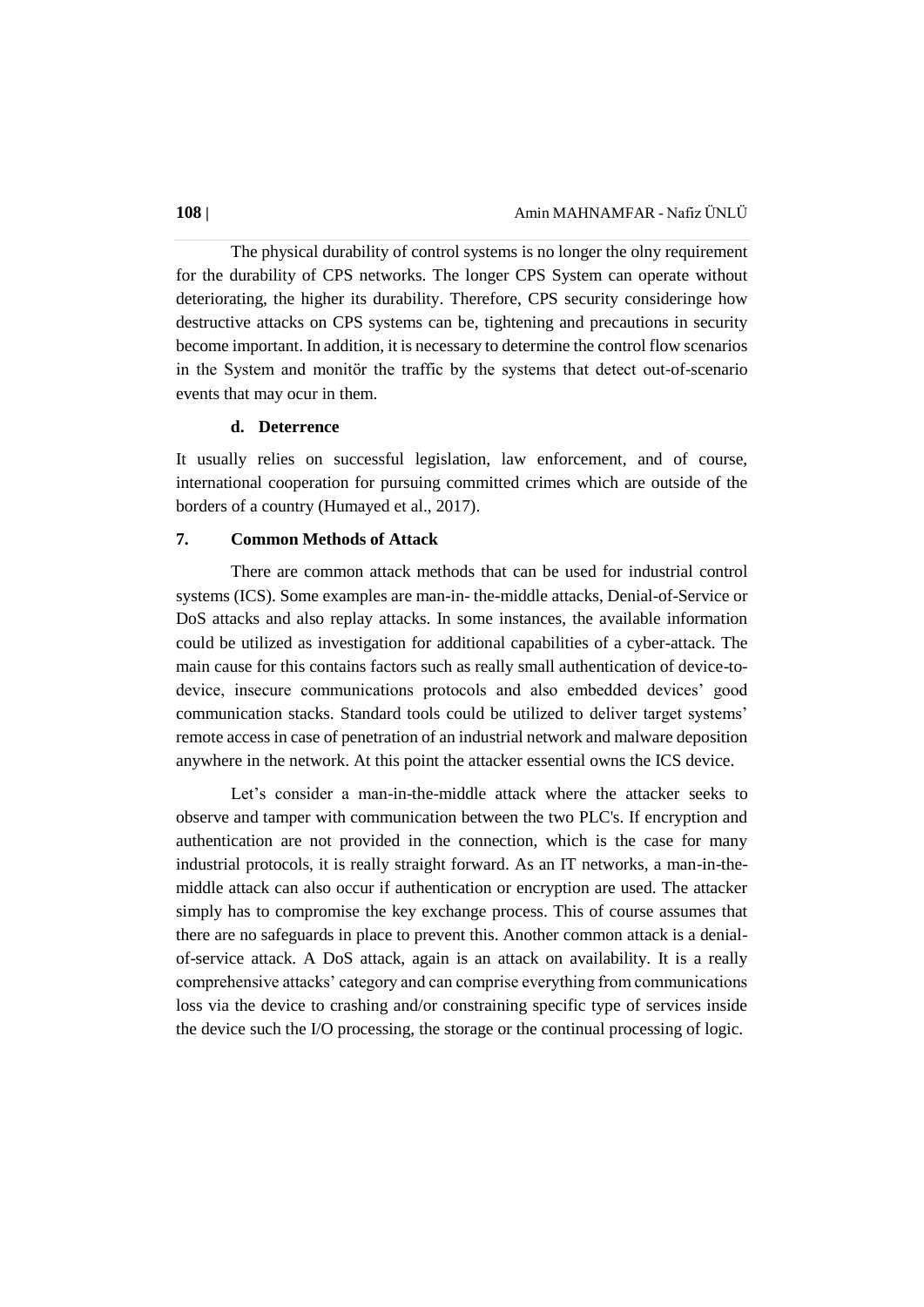DoS attacks do not generally result in noteworthy negative consequences on traditional business systems if determined as soon as possible. A web page access might be decreased or e-mail delivery slowed down till the issue is fixed. To control or monitor a physical process, automation systems are installed. The process would be converting steam into electricity, controlling the unrefined petroleum flow in a pipeline, or control of ignition times in an engine of a car. A controller's incapability like maintaining the state of performing its duty is generally said loss of control or LoC and usually develops in a physical process in place in what is called a safe state until it shuts down. In another words, even basic disruption of controlling functions can rapidly get into physical site troubles that can later cause plant shut downs, environmental issues, mechanical disaster, or other catastrophic events. Denial-ofservice is way more than a problem in industrial environments, but can continue to substantial outcomes if not managed appropriately.

Yet another common attack is a replay attack. In this attack, an attacker will eavesdrop on the channel and can replay traffic which may contain data, commands or even log-in information. But introducing precise process commands into an industrial protocol system needs a detailed knowledge of industrial control systems operations. Thus, a naive attacker can potentially sabotage a process by launching a replay attack of the desire process command to the system. It is good thing to recall that most of the traffic is transferred in plain text for industrial control system. Even encrypted traffic can be replayed unless mechanism is in place to protect against this, for example a nonce. The actions of an entire system could be changed like the controller functions in case the device is a process automation controller such as a PLC which can be discovered in more complex gateways of substation. Specific registers can be overridden for injection of incorrect measurements or readings into the system if the target is an IED (Gao and Morris, 2014).

The HMI is one of the most critical components of ICS because it can directly manipulate the process and components. Its compromise could be catastrophic for the ICS. Since it's a GUI, industrial protocols' information is not required and also in ladder logic no particular experience or control system operations is required. Just the power to interpret the GUI, click buttons, and change values with a console which is generally created for ease-of-use. For example, the control of setpoints can be changed with the click of a mouse.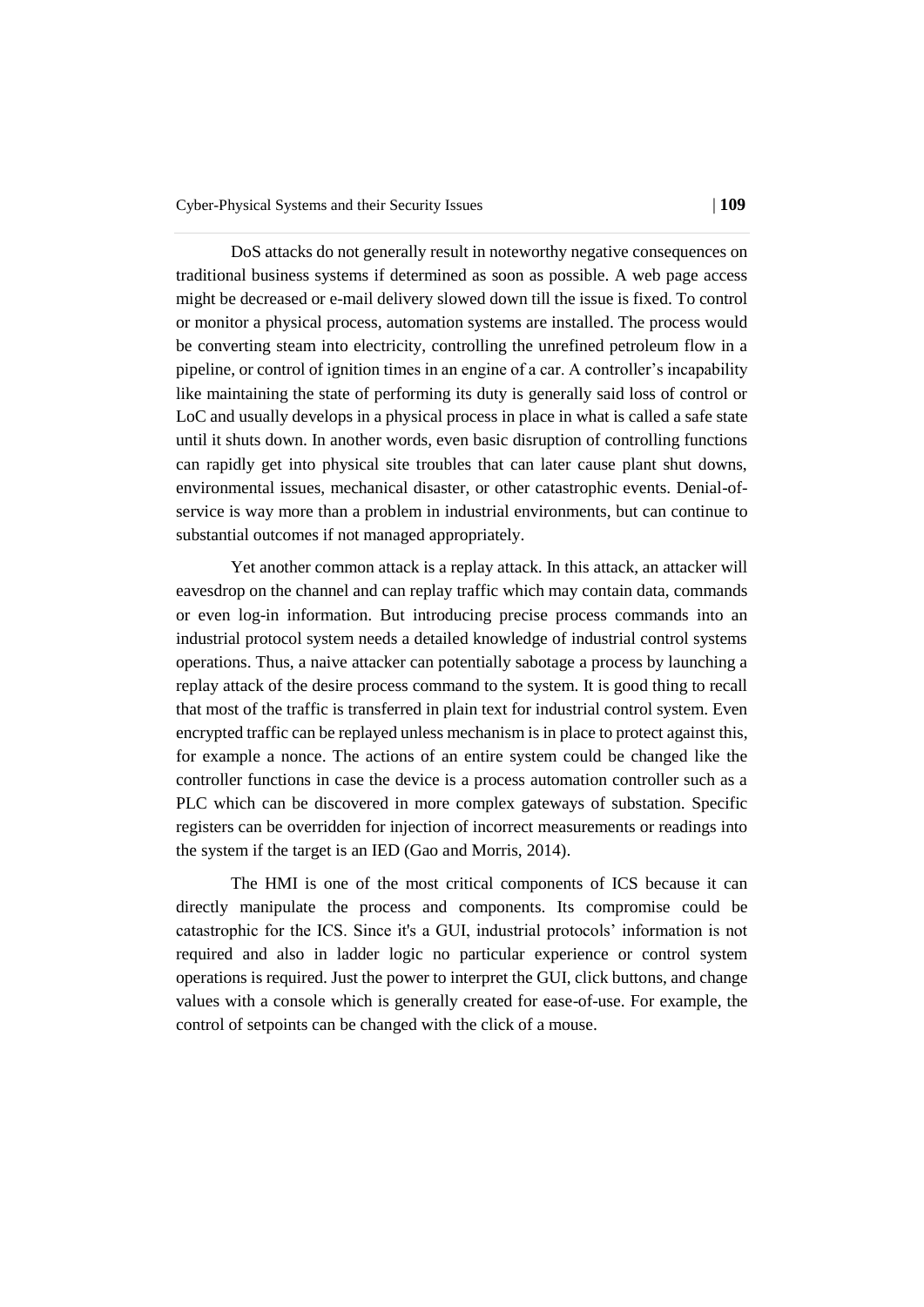Although directions followed to compromise an Engineering Workstation are not really different from already used ones for the HMI because they both often use standard OSes. The Engineering Workstation is usually a single host that holds the ability to set role-based mechanisms of access control. It also has dedicated tools required to straightly contact with, update, and set the primary control equipment, so PLC's, Sys's, IDS's, etc. Also, it is usual for the engineering work station to have considerable amounts of delicate documentation particular to the design of ICS, plant operation, and configuration. This makes it a target which is very higher valued asset than a normal HMI.

Typically, attacks are not just an exploit for a single vulnerability on one target. The attacks which are more advanced generally use as it is called, a blended threat model. That is, a type of exploit which mixes basics of several malware types and often uses many attack factors in order to boost the amount of damage and the pace of the contamination. Blended threats have evolved to be fairly complex. One can think of Stuxnet, which a single, complicated, and metamorphosing malware framework was deployed that was able tp behaving in numerous ways, depending upon its environment (Knapp and Langill, 2021).

# **8. Industrial Application Layer Attacks**

There are many attacks that could happen at the application layer of network stack, particularly attacks that target industrial applications. They are the protocols and applications which transmit from, to and between supervisory control and process parts of the system. They deliver particular goals inside the ICS which are vulnerable by their essence, since they are control-related design. Whether control of devices or processes directly, or control with supervisory systems indirectly that are used by human operators like a DCS or SCADA to influence and supervise processes or devices. Different from general application layer threats, such as opening a PDF that contains a virus, threats of application layer in industrial systems do not continuously need to exploit a particular vulnerability. The reason is that the design purpose of these applications is for the goal of affecting industrial control environments. They do not require a malware to infect them to get the control needed to do a damage, because they could directly be used as they are designed, but with malevolent purpose.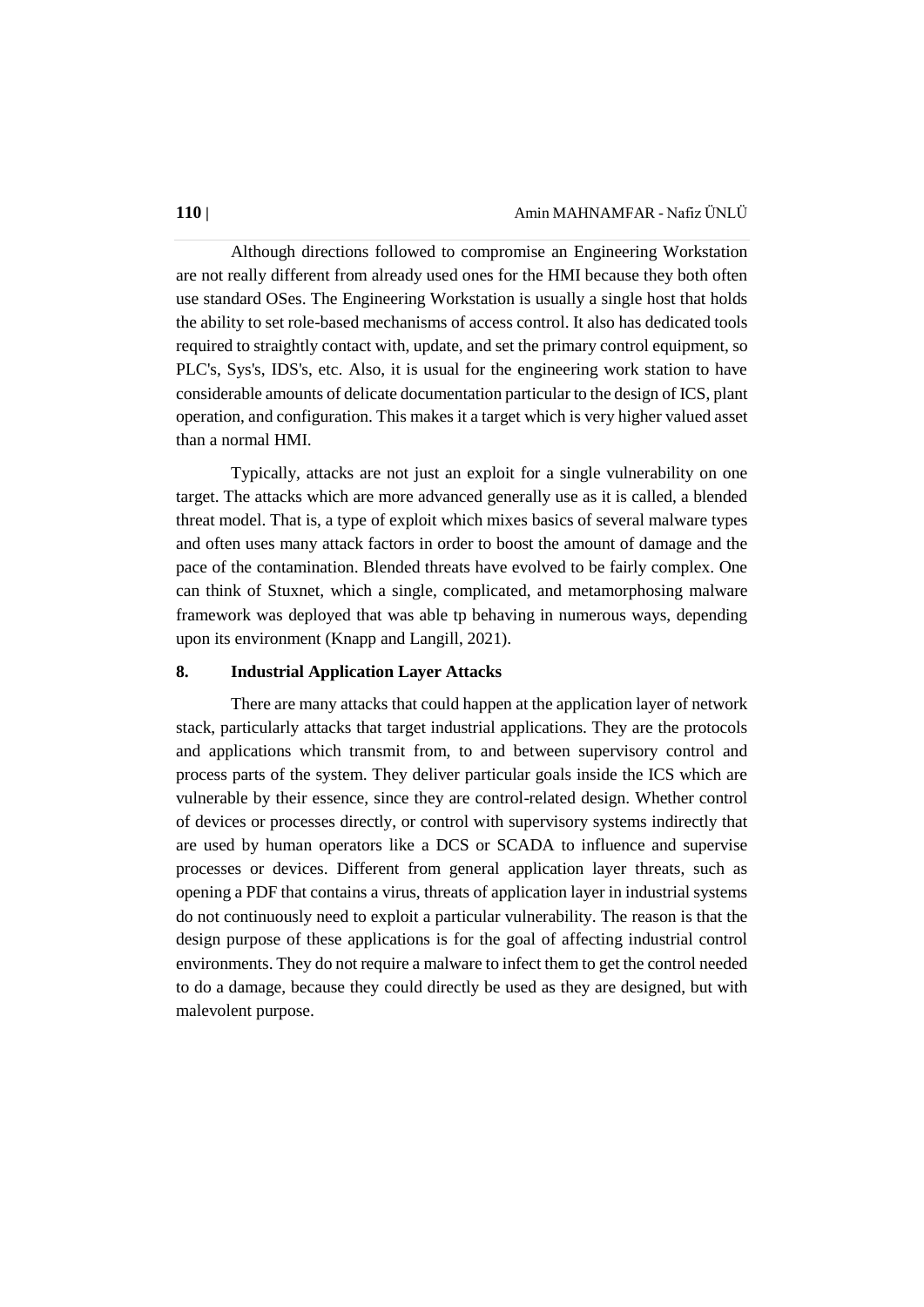Take the protocol stack in Figure 4 as an example (Pricop et al., 2017). This is Modbus TCP, and we see at the application layer is the Modbus application layer and Modbus TCP. But the application layer here is essentially Modbus. So, one can actually launch an application layer attack by issuing commands, through Modbus, at the application layer in the TCP/IP protocol stack.



**Figure 4.** Industrial Layers (Pricop et al., 2017).

That is, by delivering genuine commands among systems that have authority and in complete agreement with the characteristics of protocols, an ICS could be instructed to notify a function that it is out of the intended parameters and goal of the owner. This technique can be thought of as functionality exploitation. And once took into consideration in the ICS security setting, denotes a problem that is not generally addressed over controls of traditional IT security. So legitimate commands can be used to force a system to stop, crash a CPU, dump the device boot code, reset the device, crash the device and even do a flash update.

In general, these attacks result from the protocols' weaknesses which had been designed many years ago and today are confronted with new challenges in security that were unanticipated when they were being developed. As we have experiences with Stuxnet, evolution of malware and utilizing a condition-based logic to manage activity depending on its surrounds till it meets the conditions that are perfect where it will be capable of accomplishing its goals. Those goals include spreading, staying hidden and deploying a weapon. So Stuxnet had a fine goal of discovering a special ICS by replicating broadly over sneaker networks and local networks. When the target environment was found it then only took secondary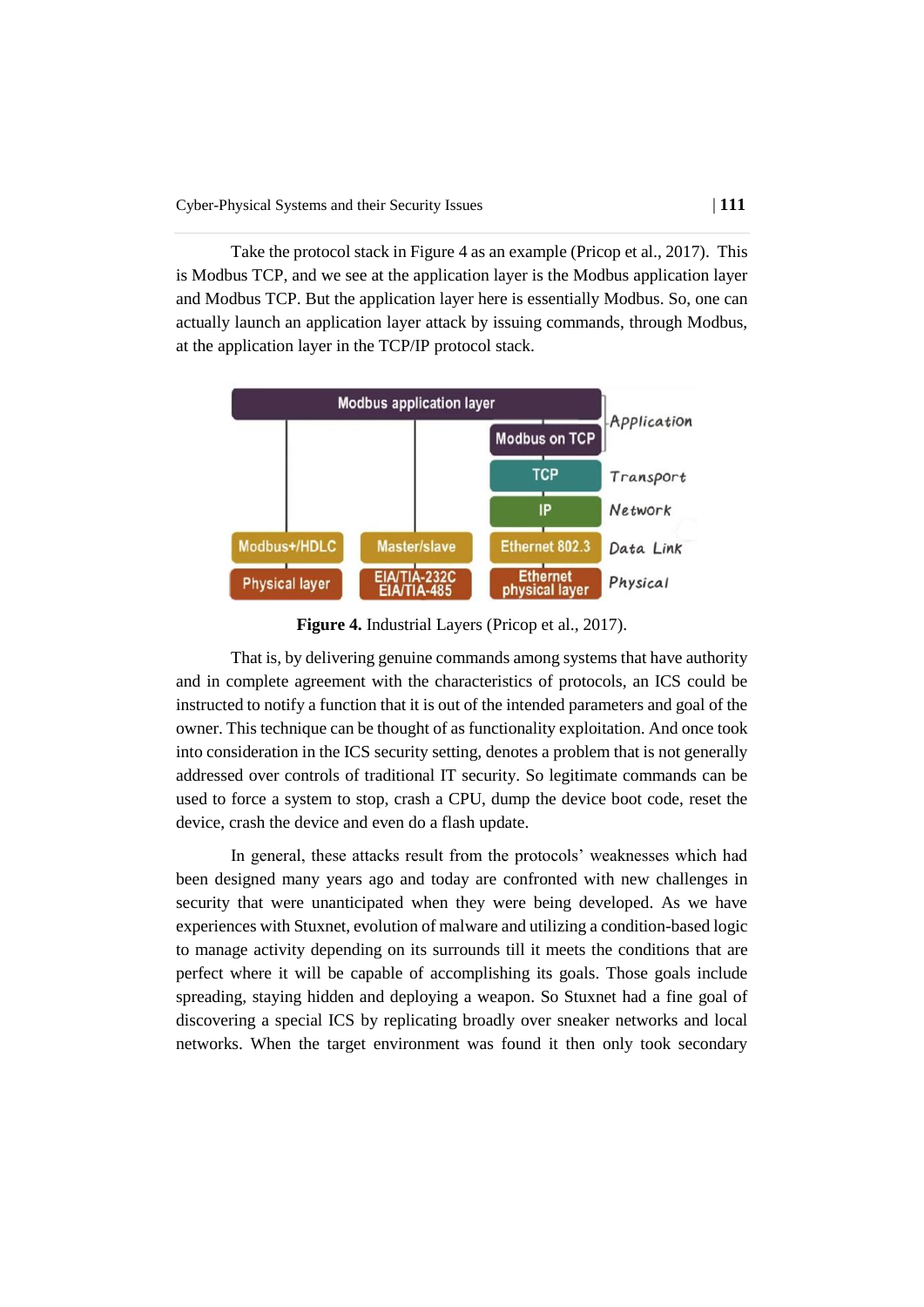infection steps. It next looked for special PLC versions and models. Once these models were found, it searched for a particular make and model of BFDs prior to injection of process code inside the PLC. If the infected targets were inappropriate, it would stay inactive until the infection of other hosts. Malware metamorphoses also are by now utilized. Stuxnet, basically, updates itself in the wild over peer-to-peer controls with other infected hosts also and if fresher versions of Stuxnet encounters an earlier version, it upgrades the outdated version, allowing an infection pool to change and update in the wild. Additionally, metamorphosis actions include selfdestruction of certain code blocks or self- updates of others. Efficiently the malware gets transformed and made more targeted, as well as much hard to detect. This consist of inspection for the presence of other well-known malware and altering its own profile to use similar ports and services knowing that the new profile will go undetected. It means, malware is becoming very cleverer. At the same time, much more difficult to detect (Knapp and Samani, 2013).

Future cyber-physical systems (CPS) such as smart cities, collaborative robots, autonomous vehicles and intelligent transportation systems are expected to be used. Trends and uncertainties regarding CPS in 2030 identified by Broo et al. (2021).

### **Conclusion**

The research in CPS security is active because of the frequently reported cyber-attacks. Control systems, the increase in their intersection with IT networks and the variety of communication methods also cause the threat vectors in CPS security to change and increase. This shows that traditional IT security measures, new generation IT security solutions or security solutions specific to control systems will be insufficient alone, and the need for integrated security solutions that include all components in the CPS network and include operational scenarios. Although some defense mechanisms have been proposed/deployed, new and systemspecific solutions are still expected in response to the newly identified threats and vulnerabilities. In addition, these anticipated new security solutions should have the feature of preventing the destructive and irreversible damage that may ocur in CPS networks. In this paper, we also highlight challenges and some missing pieces in CPS security research, and hope to stimulate more interests in the research community.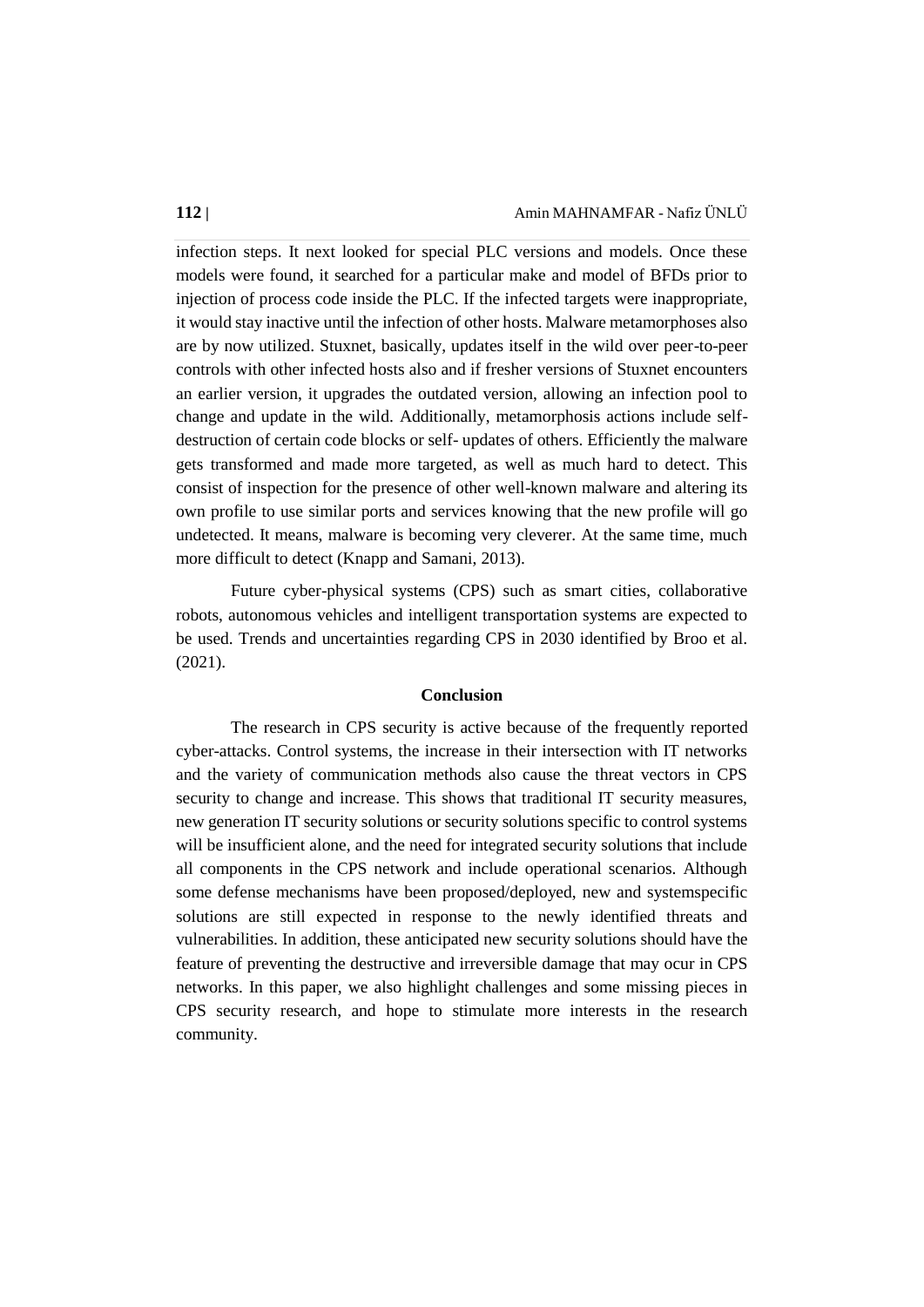### **Genişletilmiş Özet**

Dijital elektronikteki gelişmeler ve fiziksel sistemlerin daha fazla bilgi ve kontrolüne duyulan istek, hem siber alana hem de fiziksel dünyaya yayılan sistemlerin sayısında kayda değer bir artışa neden olmuştur. Bu sistemler, siber fiziksel sistemler veya CPS'ler olarak bilinir. Bu sistemleri benzersiz zorluklar ve bileşik işlevsellik, güvenilirlik, performans ve güvenlik gereksinimleri ile ilişkili olarak tasarlamak, önemli miktarda akıl yürütme gerektirir (Humayed vd., 2017). Genel olarak, siber fiziksel sistemler, bilgi işlemi fiziksel dünyaya entegre eden sistemlerdir. Kontrol sistemleri, bilgi sistem ağları ile kesişimlerinin artması ve iletişim yöntemlerinin çeşitliliği siber fiziksel sistem güvenliğindeki tehdit vektörlerinin değişmesine ve artmasına neden olmaktadır. Bu, geleneksel bilgi sistem güvenlik önlemlerinin, yeni nesil bilgi sistem güvenlik çözümlerinin veya kontrol sistemlerine özgü güvenlik çözümlerinin tek başına yetersiz kalacağını ve siber fiziksel sistem ağındaki tüm bileşenleri içeren ve operasyonel senaryolar içeren entegre güvenlik çözümlerine duyulan ihtiyaç artmaktadır.

Siber kategoride kişisel bilgisayarlarımız, cep telefonlarımız ve diğer gömülü cihazlarımız bulunmakla birlikte, fiziksel kategoride motorlarımız, pompalarımız, jeneratörlerimiz, valflerimiz vb. vardır. Dolayısıyla CPS'ler bu iki kategorinin kesişme noktasında yer alır. CPS için birçok farklı tanım vardır. Lee (2008) CPS'leri hesaplama ve fiziksel süreçlerin entegrasyonu olarak tanımlamaktadır. Rajkumar vd. (2010) tarafından yapılan başka bir tanımda, CPS'leri, işlemlerinin kontrol edilerek ve entegrasyonun sağlandığı fiziksel sistemler olarak tanımlamaktadır.

CPS, yeni bir kavram olmakla birlikte, sistem bileşenleri bilinmektedir. CPS fiziksel dünya, ağlar, sensörler, aktüatörler ve bir siber sistemden oluşmaktadır (Yao vd., 2019). Fiziksel dünya, kontrol edilecek fiziksel olayları ifade etmektedir. Birbirleri ile internet üzerinden ve atanmış bir internet adresi ile haberleşen nesne ve sistemlerin oluşturduğu ağ; gerçek dünyadaki nesnelerin ve davranışların bilgisayar ortamında simülasyonuyla ortaya çıkan sanal ortamdır.

CPS'ler tasarlanırken ve dağıtılırken, her biri nihayetinde sistemin ve halkın güvenliği ve emniyeti ile ilgili olan çeşitli zorlukların ele alınması gerekir. Karşılaşılan zorluklardan biri, sistemlerin yeteneğine ve veri alışverişine ilişkin birlikte çalışabilirliktir. Standartların ve birlikte çalışabilirliğin olmaması genellikle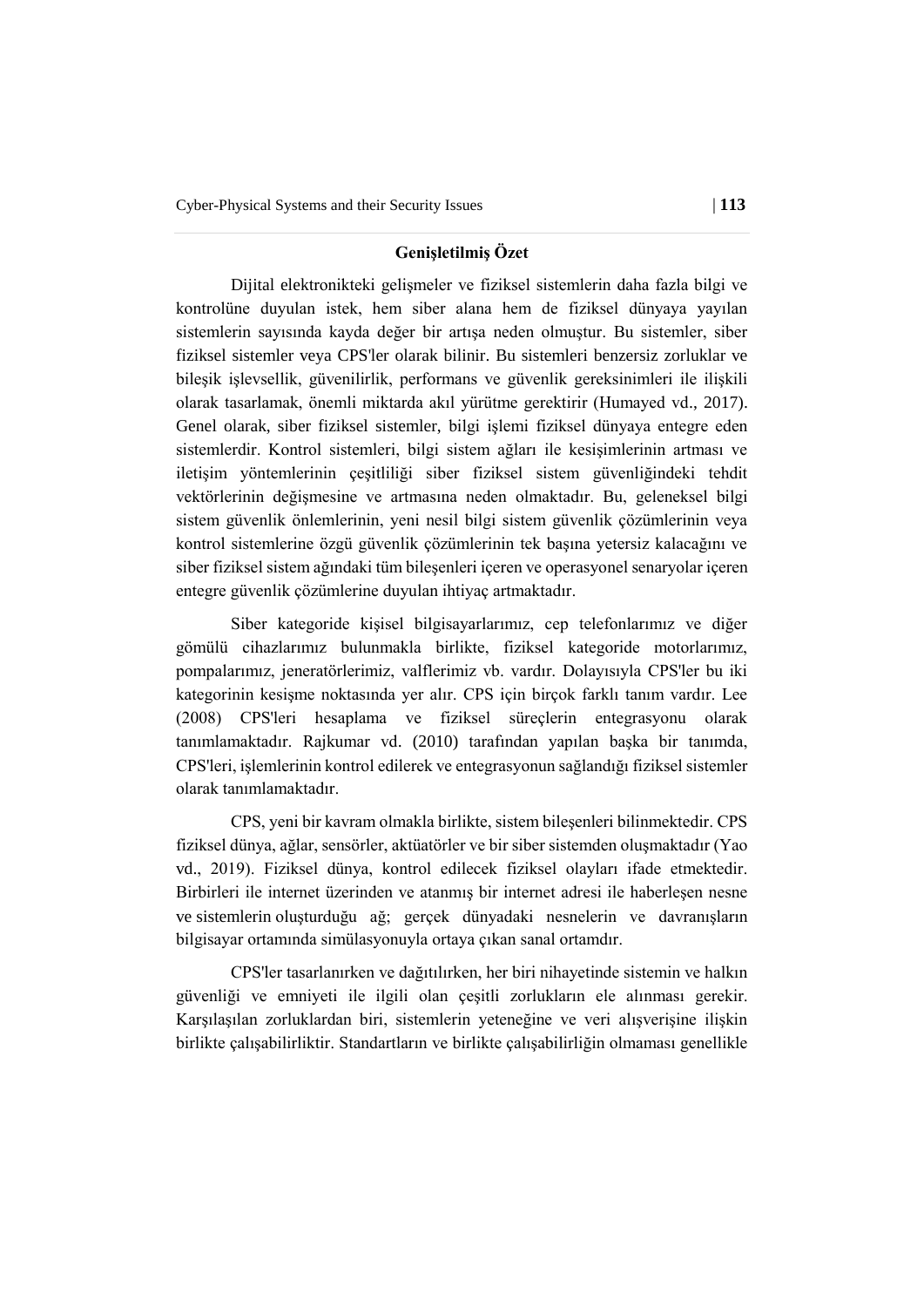bir sistemin etkinliğini azaltır veya nihayetinde bir sistem arızasına neden olur (Lee, 2008). Bir başka zorluk da öngörülebilirlik ihtiyacıdır. Tahmin edilebilirlik, niceliksel veya niteliksel olarak bir sistem durumu davranış işlevselliğinin tahmin derecesidir. Çok öngörücü bir sistem, tüm sistem gereksinimlerini karşılarken, her çalıştığında, bir sistemin eylemlerinin veya işlevselliğinin belirli bir sonucunu oluşturur. Diğer bir zorluk, temelde bir sistemin işlevini yerine getirirken sağladığı doğruluk derecesi olan güvenilirliktir. Sistem kaynaklarını değiştirip etkin bir şekilde kullanırken, kendini iyileştirmeli, dinamik olmalı ve çeşitli koşullar altında gelişebilmelidir. CPS'ler için en kritik zorluk güvenli unsurunu sağlamaktır. Güvenlik, bütünlük ve gizlilik dahil olmak üzere birkaç farklı özelliğe sahiptir.

Endüstriyel kontrol sistemleri (ICS) için kullanılabilecek yaygın saldırı yöntemleri vardır. Orrtadaki adam saldırıları, hizmet reddi veya DoS saldırıları ve yeniden yürütme saldırılarını örnek olarak verebiliriz. Bazı durumlarda, mevcut bilgiler bir siber saldırının ek yeteneklerini araştırmak için kullanılabilir. Bunun ana nedeni, cihazdan cihaza gerçekten küçük kimlik doğrulaması, güvenli olmayan iletişim protokolleri ve ayrıca gömülü cihazların iyi iletişim yığınları gibi faktörleri içerir. Endüstriyel bir ağa sızma ve ağın herhangi bir yerinde kötü amaçlı yazılım biriktirme durumunda hedef sistemlerin uzaktan erişimini sağlamak için standart araçlar kullanılabilir.

Saldırganın niyetini anlamak, bir saldırının olası sonuçlarını daha iyi anlamamıza yardımcı olacaktır. Bu bilgilerle, bir saldırı sırasında saldırganın yeteneklerini sınırlamak için çeşitli teknikler geliştirebiliriz. Fiziksel süreçlerin ve fiziksel bileşenlerin sensör ölçümlerine ve kontrol komutumuza göre nasıl davranması gerektiği bilinmelidir. Bir saldırganın kontrol veya sensör verileriyle oynayıp oynamadığını öğrenmemiz mümkündür. Bu yaklaşım, yeni saldırı tespit algoritmaları tasarlamamıza olanak tanıyacaktır. Diğer bir yaklaşım, saldırıya dayanıklı yeni mimariler ve algoritmalar tasarlamaktır. Örneğin, bir saldırının var olduğunu tespit edebilirsek, sistemin dayanıklılığını iyileştirmek için sistemdeki kontrol komutlarının anlamını değiştirebiliriz. Bu, hareketli hedef savunma biçimi belirlenmiş olacaktır (Olowononi vd., 2014).

Genel olarak saldırılar, protokollerin yıllar önce tasarlanmış ve bugün geliştirilirken beklenmeyen yeni güvenlik zorlukları ile karşı karşıya kalan zayıflıklarından kaynaklanmaktadır. Kötü amaçlı yazılım evrimi ve hedeflerine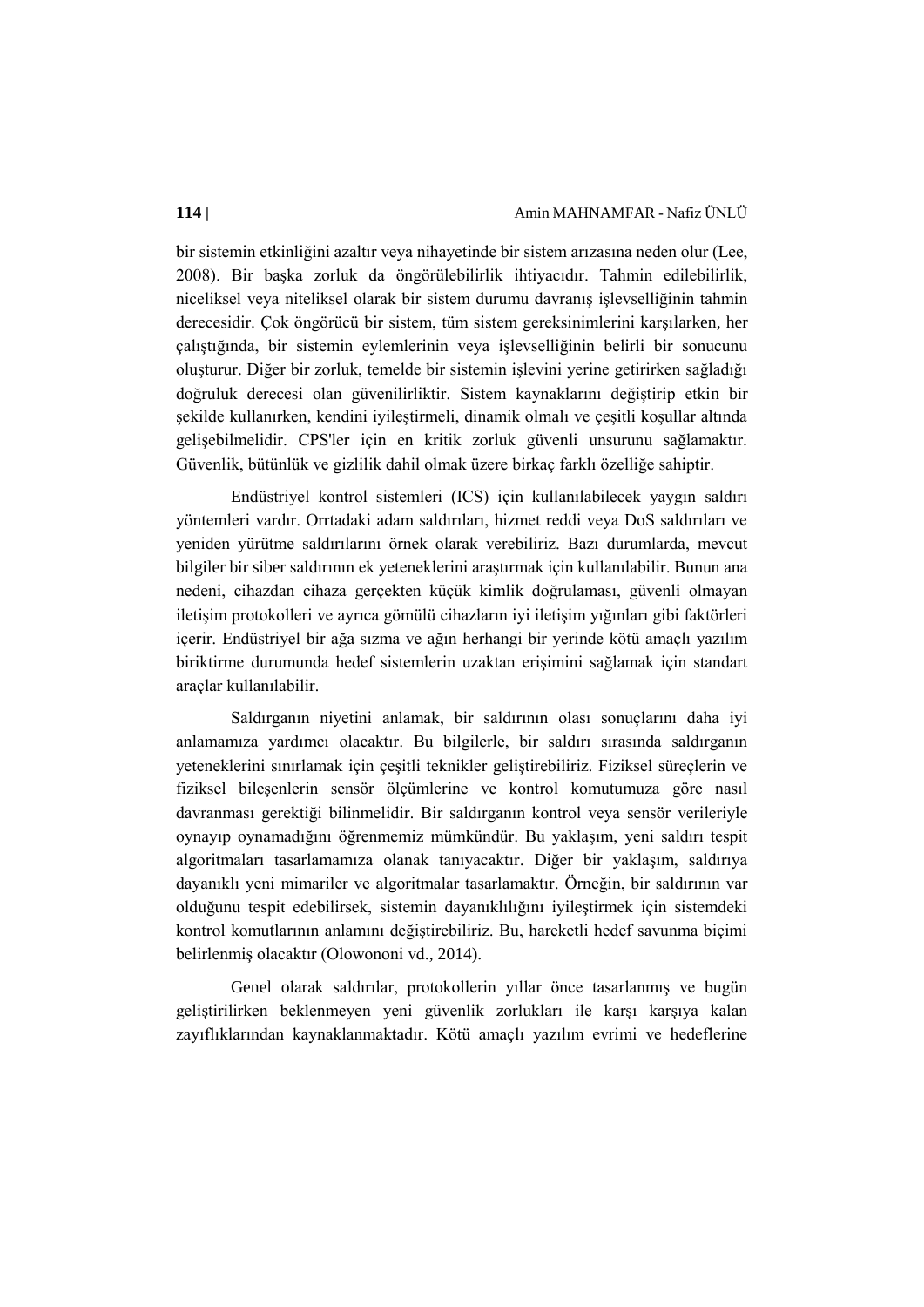ulaşabileceği mükemmel koşulları karşılayana kadar çevresine bağlı olarak etkinliğini sürdürür. Bu hedefler arasında yayılmak, gizli kalmak ve bir silah olarak ortamda bulunmaktır. Kötü amaçlı yazılımın çok daha akıllı hale gelebilecek ve tespit edilmesi zor olacaktır (Knapp ve Samani, 2013).

CPS güvenliğindeki araştırmalar, sıklıkla bildirilen siber saldırılar ile ilişkilidir. Kontrol sistemlerinin, bilgi teknolojisi ağları ile kesişimlerinin artması ve iletişim yöntemlerinin çeşitliliği de CPS güvenliğindeki tehdit vektörlerinin değişmesine ve artmasına neden olmaktadır. Bu, geleneksel bilgi teknolojisi güvenlik önlemlerinin, yeni nesil güvenlik çözümlerinin tek başına yetersiz kalacağını ve CPS ağındaki tüm bileşenleri içeren ve operasyonel senaryoları içeren entegre güvenlik çözümlerine duyulan ihtiyacı göstermektedir. Bazı savunma mekanizmaları önerilmiş olsa da, yeni tanımlanan tehditlere ve güvenlik açıklarına yanıt olarak sisteme özgü çözümler beklenmektedir. Beklenen bu yeni güvenlik çözümleri, CPS ağlarında oluşabilecek yıkıcı ve geri dönüşü olmayan zararları önleme özelliğine sahip olmalıdır. Bu çalışmada, CPS güvenlik araştırmalarındaki zorluklar ve eksik unsurlar vurgulanmıştır.

#### **References**

#### **Books**

- Knapp, E. D., & Langill, J. T. (2021). *Industrial Network Security: Securing critical infrastructure networks for smart grid, SCADA, and other Industrial Control Systems*. Syngress. (2<sup>nd</sup> Edition).
- Knapp, E. D., & Samani, R. (2013). *Applied cyber security and the smart grid: implementing security controls into the modern power infrastructure*. Newnes.

#### **Articles**

- Broo, D. G., Boman, U., & Törngren, M. (2021). Cyber-physical systems research and education in 2030: Scenarios and strategies. *Journal of Industrial Information Integration,* 21, 100192.
- Cardenas, A., Amin, S., Sinopoli, B., Giani, A., Perrig, A., & Sastry, S. (2009, July). Challenges for securing cyber physical systems. *Future directions in cyberphysical systems security.* 5(1), 1-7.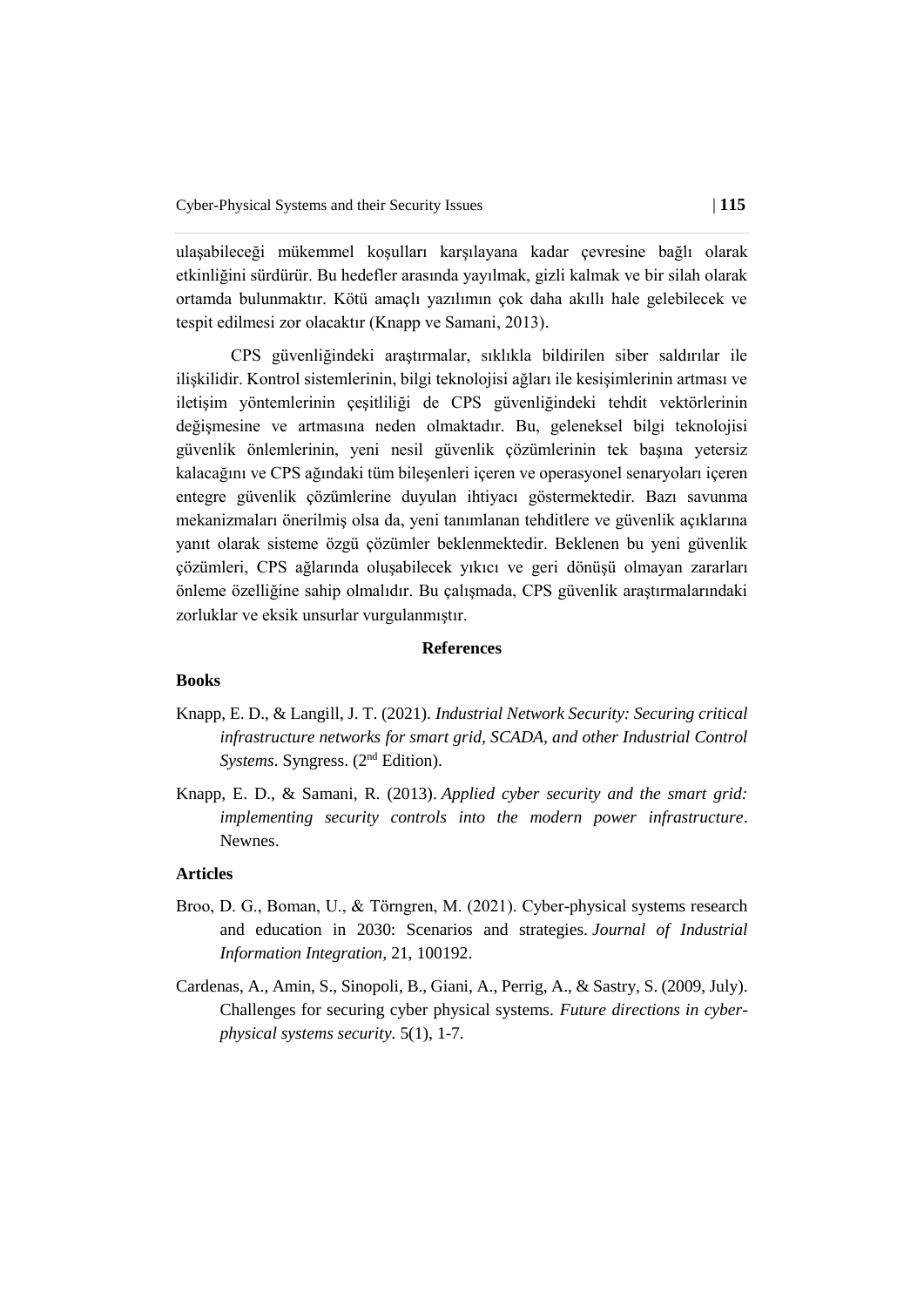- Gao, W., & Morris, T. H. (2014). On cyber attacks and signature based intrusion detection for modbus based industrial control systems. *Journal of Digital Forensics, Security and Law,* 9(1), 3.
- Gunes, V., Peter, S., Givargis, T., & Vahid, F. (2014). A survey on concepts, applications, and challenges in cyber-physical systems. *KSII Transactions on Internet & Information Systems,* 8(12), 4242-4268.
- Haque, S. A., Aziz, S. M., & Rahman, M. (2014). Review of cyber-physical system in healthcare. *International journal of distributed sensor networks*, 10(4), 217415, 1-20.
- Humayed, A., Lin, J., Li, F., & Luo, B. (2017). Cyber-physical systems security—A survey. *IEEE Internet of Things Journal*, 4(6), 1802-1831.
- Jones, A., Subrahmanian, E., Hamins, A., & Grant, C. (2015). Humans' critical role in smart systems: A smart firefighting example. *IEEE Internet Computing*, 19(3), 28-31.
- Latimer, K. (2020). The Art of Care: A Report on the 2019 Vizient Connections Education Summit. *American Journal of Medical Quality,* 35(1\_suppl), 5S-111S.
- Lee, E. A. (2008, May). Cyber physical systems: Design challenges. *11th IEEE international symposium on object and component-oriented real-time distributed computing (ISORC)* (pp. 363-369). IEEE.
- Nunes, D. S., Zhang, P., & Silva, J. S. (2015). A survey on human-in-the-loop applications towards an internet of all. *IEEE Communications Surveys & Tutorials*, 17(2), 944-965.
- Olowononi, F. O., Rawat, D. B., & Liu, C. (2020). Resilient Machine Learning for Networked Cyber Physical Systems: A Survey for Machine Learning Security to Securing Machine Learning for CPS. *IEEE Communications Surveys & Tutorials.* 23(1), 524-552.
- Pricop, E., Fattahi, J., Parashiv, N., Zamfir, F., & Ghayoula, E. (2017, April). Method for authentication of sensors connected on Modbus TCP. *4th International Conference on Control, Decision and Information Technologies (CoDIT)* (pp. 0679-0683). IEEE.